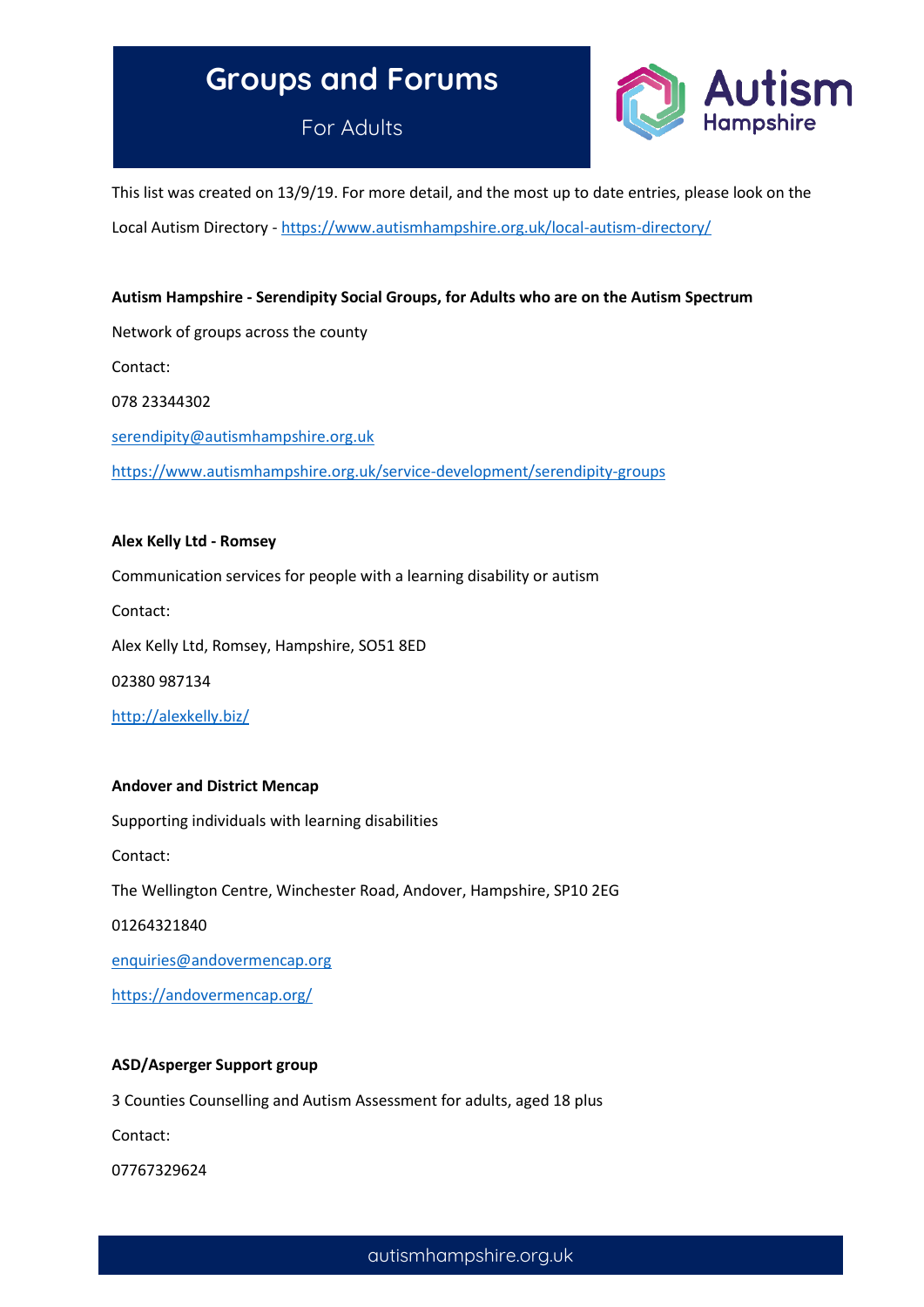# **Aspire, National Autistic Society Social Group, Godalming, Surrey**

Adult social group Contact: The Pepperpot, Godalming, Surrey, GU7 07899 935518 [SEResourceCentres@nas.org.uk](mailto:SEResourceCentres@nas.org.uk) <https://www.autism.org.uk/directory/resources/6662.aspx935518>

# **AutAngel Support Groups - Reading**

Support groups for people with autism run by a community interest company in Reading

Contact: <http://www.autangel.org.uk/>

# **Autism Inclusion Matters - AIM - Isle of Wight**

Social and advocacy group for adults on the autism spectrum

Contact:

AIM; Independent Living Centre, Newport, Isle of Wight, PO30 5YL

01983241494

[aimisleofwight@gmail.com](mailto:aimisleofwight@gmail.com)

<https://www.positivedifferenceiow.co.uk/aim-autism-inclusion-matter-new-social-group/>

# **Autism Support and Advice - Portsmouth**

Free service for raising awareness of autism & Asperger's syndrome

Contact:

07954404184

Pirates are cooler than ninjas@hotmail.co.uk

<http://autismsupportandadvice.wordpress.com/about/>

# **Basingstoke GAP Club**

Youth club for young adults, 16-25, with learning difficulties or special educational needs

Contact:

Junction 6 Youth Club, Everest Community Academy, Basingstoke, , RG24 9UP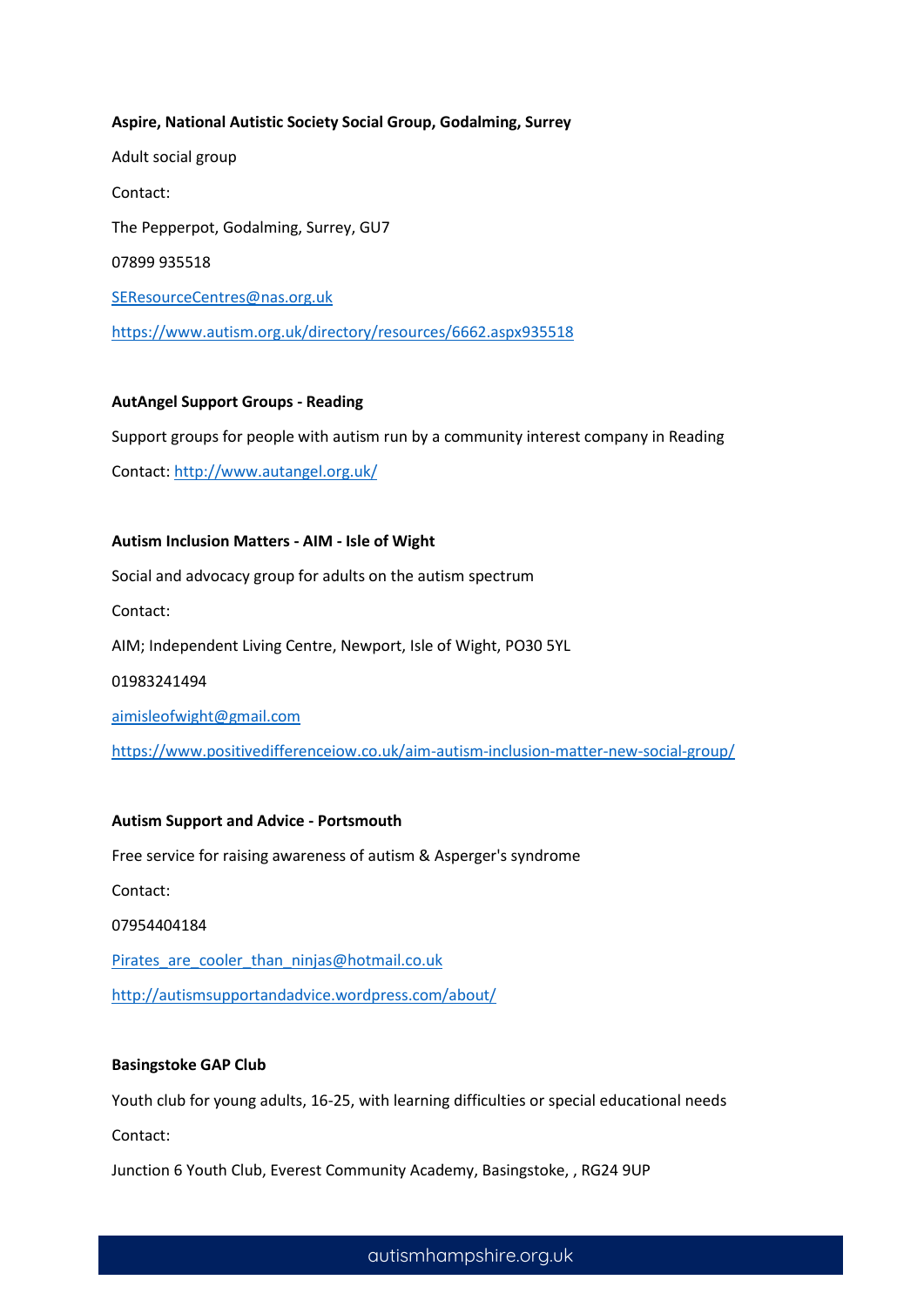[helen@basingstokegap.org](mailto:helen@basingstokegap.org)

<http://www.basingstokegap.org/>

## **Brockenhurst Gateway Club, New Forest**

For young adults aged 16+ with learning difficulties Contact: Village Hall, Brockenhurst, Hampshire, SO42 7RY Pauline French, club leader, on 07756 257241 [pafrench@yahoo.co.uk](mailto:pafrench@yahoo.co.uk)

# **Capable Creatures Guides for the Mind**

Peer support dog walking meet up for dog owners with a mental health condition in Southampton Contact: 023 80559163 [capablecreatures@btinternet.com](mailto:capablecreatures@btinternet.com)

## **Choices Advocacy Groups - People with Learning Disabilities Have Their Say!**

Self-advocacy group for people with learning disabilities living in Portsmouth

Contact:

The Cornelius Centre, Portsmouth, Hampshire, PO2 7RB

02392820917

[hello@choices-advocacy.org.uk](mailto:hello@choices-advocacy.org.uk)

<http://www.choices-advocacy.org.uk/our-work/hampshire/>

# **Discount Events Club**

For adults who are on the autism spectrum Southampton

Contact:

Dawn [dawndiaper2@gmail.com](mailto:dawndiaper2@gmail.com) or Da[n privatedan@sky.com](mailto:privatedan@sky.com)

**Eastleigh Disability Leisure Access Group (EDLAG)**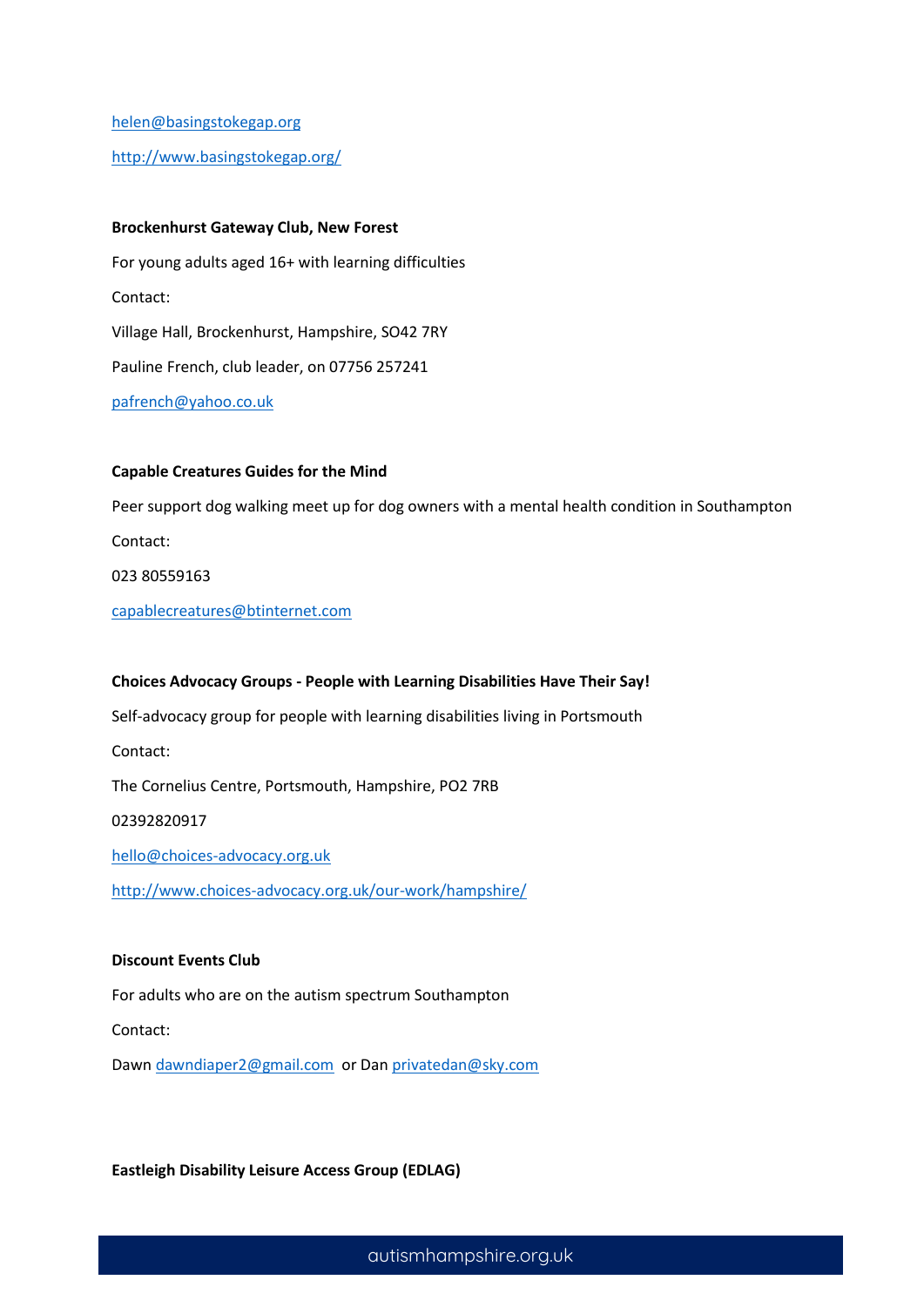Free service helping people with a disability access sports and leisure

Contact:

[https://www.eastleigh.gov.uk/sport-health-parks-and-open-spaces/sport-and](https://www.eastleigh.gov.uk/sport-health-parks-and-open-spaces/sport-and-health/sportworks/disability-sport)[health/sportworks/disability-sport](https://www.eastleigh.gov.uk/sport-health-parks-and-open-spaces/sport-and-health/sportworks/disability-sport)

## **Enable Ability - For Portsmouth and the Surrounding Area**

Independent charity for the care, welfare and advancement of disabled people

Contact:

311-313 Copnor Road, Portsmouth, Hampshire, PO3 5EG

02392 671846

[richard@enableability.org.uk](mailto:richard@enableability.org.uk)

[http://www.enableability.org.uk](http://www.enableability.org.uk/)

## **Enable Ability Multi-Sports Club**

For those aged between 5-25 years old with mild to moderate disabilities Contact: 311-313 Copnor Road, Portsmouth, Hampshire, PO3 5EG 07429596822 [pals@enableability.org.uk](mailto:pals@enableability.org.uk)

# **Fareham Area Disability Forum**

Run by disabled people with personal knowledge and lived experience of disability

Contact:

86 North Wallington, Fareham, Hampshire, PO16 8TJ

01329826245

[info@fadf.org.uk](mailto:info@fadf.org.uk)

<http://www.fadf.org.uk/>

## **Gosport Access Group and Disability Forum (GAGDF)**

Helping Gosport to be as inclusive and accessible as possible to all visitors and residents regardless of any disability or impairment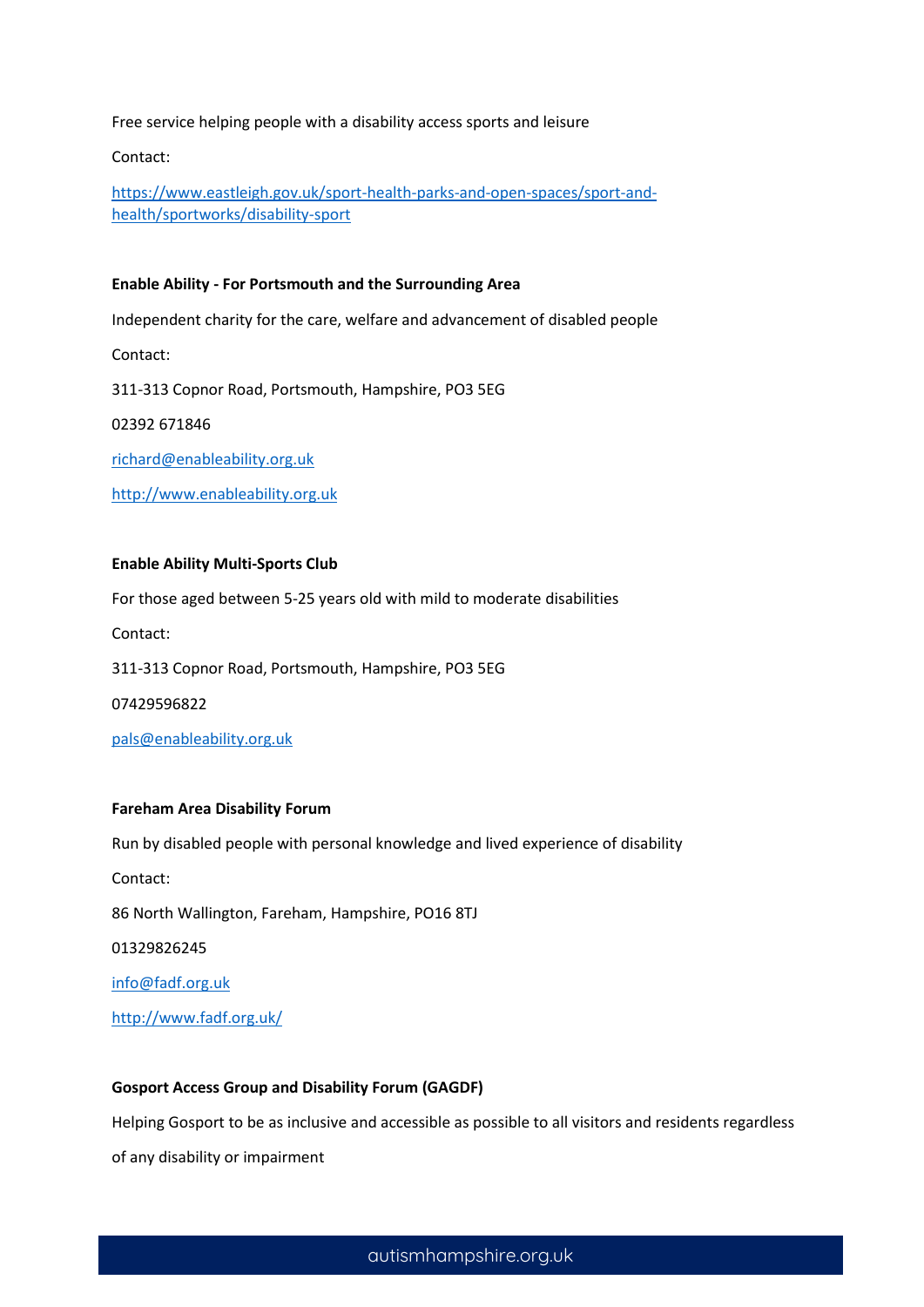# Contact:

The Day Room, Gosport, Hampshire, PO12 2LZ 07847 228394 [gosportaccessgroup@hotmail.co.uk](mailto:gosportaccessgroup@hotmail.co.uk) <http://www.gosportaccessgroup.org.uk/>

# **Healthwatch Hampshire**

Your spotlight on local services Contact: Healthwatch Hampshire, Unit 12, Winchester, Hampshire, SO23 0LD 01962 440 262 [enquiries@healthwatchhampshire.co.uk](mailto:enquiries@healthwatchhampshire.co.uk) <http://www.healthwatchhampshire.co.uk/>

# **John's Club – Isle of Wight**

Supporting people with disabilities in the community Contact: John's Club, Shanklin, Isle of Wight, PO37 6JJ 07702 340 193 / 01983865865 [john@johnsclubiow.org](mailto:john@johnsclubiow.org) <https://www.johnsclubisleofwight.com/>

# **Mencap Southampton**

Working for children, young people and adults with learning disabilities

Contact:

Southampton Mencap, , Southampton, Hampshire, SO17 2NF

023 8058 4088

[admin@southamptonmencap.co.uk](mailto:admin@southamptonmencap.co.uk)

<http://www.southamptonmencap.org/what-we-do/>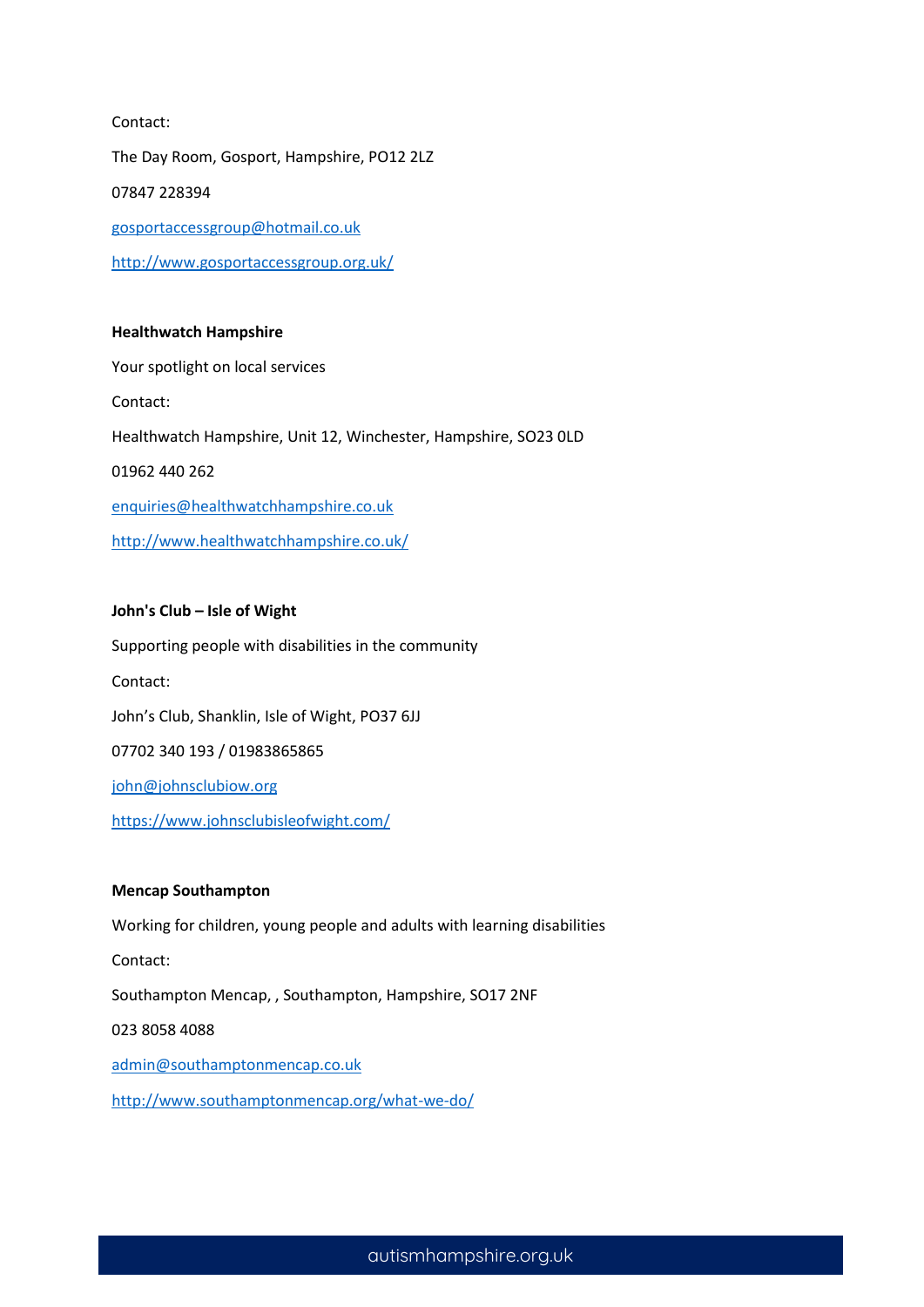## **Mixed Ability Rugby – Chobham Rugby Club, Surrey**

For children and adults aged 13+ with autism, learning difficulties and/or physical disabilities Contact: Fowlers Wells, Chobham, Surrey, GU24 8LD 07808 630053 [mike.oregan@waitrose.com](mailto:mike.oregan@waitrose.com) <https://chobhamrugby.co.uk/teams/mixed-ability-rugby/>

# **National Autistic Society (NAS) South Hampshire Branch Social Groups**

Social groups for children and adults with Asperger's or autism Contact: St Patrick's Church Hall, Woolston, Hampshire, SO19 9BD 023 8043 2612 or 07532 282301 [southampton@shantsnas.org.uk](mailto:southampton@shantsnas.org.uk)

<http://www.shantsnas.org.uk/Home/Sholing>

## **National Autistic Society - Isle of Wight Branch**

Providing support, information and guidance for adults/children and their families

Contact:

Riverside Centre The Quay , Newport , Isle of Wight , PO30 2QR

07827 308768

[isleofwight@nas.org.uk](mailto:isleofwight@nas.org.uk)

<https://www.autism.org.uk/directory/resources/12630.aspx>

# **National Autistic Society, Surrey Social Group for Young Adults**

Transition group (18-25-year-olds) – Guildford

Contact:

Howard Childs - 07899 935518

[howard.childs@nas.org.uk](mailto:howard.childs@nas.org.uk)

<http://www.nassurreybranch.org/services-for-adults.html>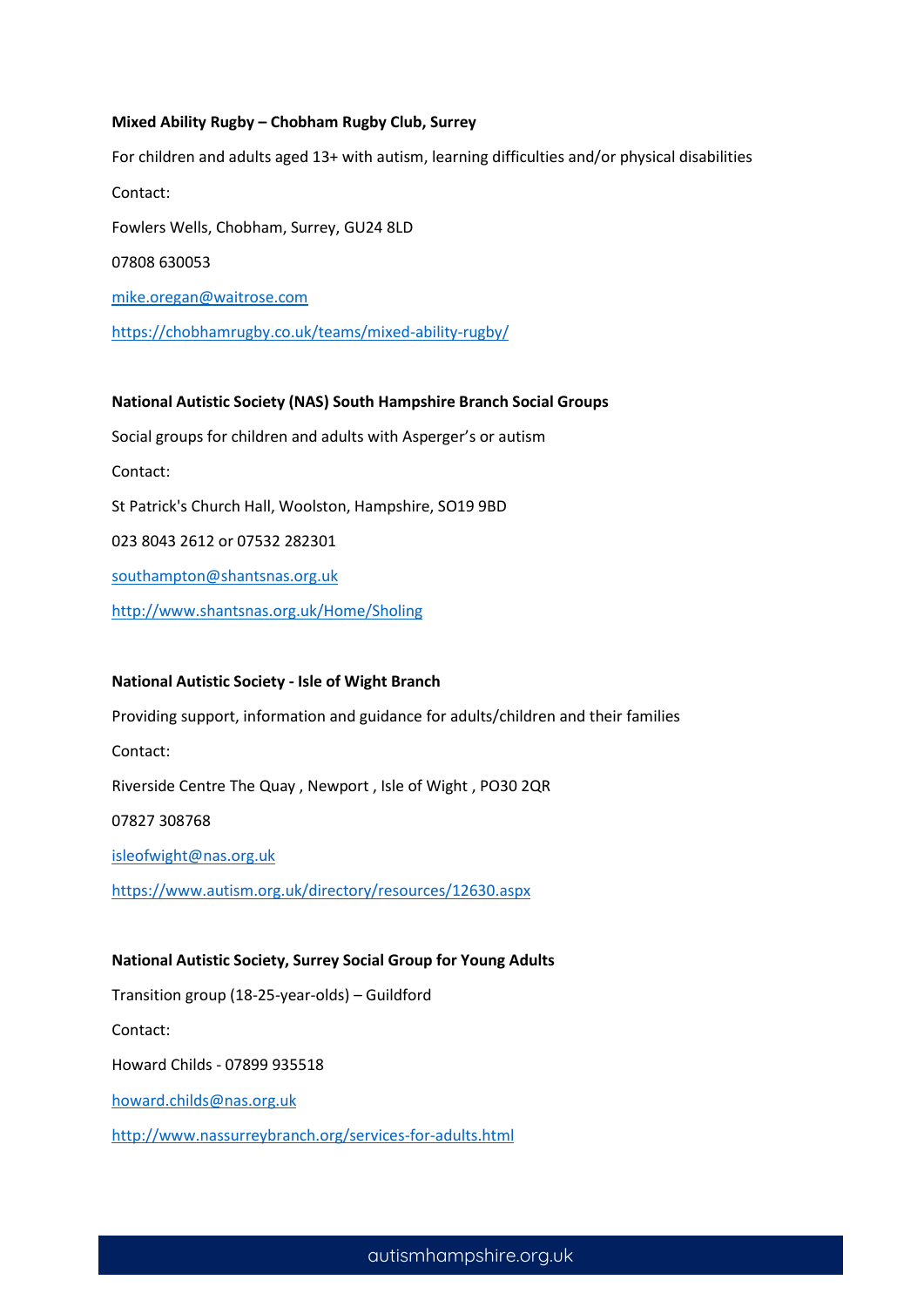## **National Police Autism Association Web Forum**

A forum for UK police officers and police staff who are affected by autism spectrum condition and Asperger syndrome, either personally or caring for family members with the condition

Contact: [http://www.npaa.org.uk](http://www.npaa.org.uk/)

**No Worries - Free Forum**

For people with social phobia and anxiety issues Contact: <http://www.noworries.freeforums.net/>

**Portsmouth Aspies United** Group for adults with Asperger's syndrome Contact: Bryan o[n Aspiebry@gmail.com](mailto:Aspiebry@gmail.com) <https://www.facebook.com/events/portsmouth/portsmouth-aspies-united/906833629337018/>

## **Portsmouth Disability Forum (PDF)**

Promoting care, welfare, interest, education and advancement for disabled people and their families Contact: Frank Sorell Centre, Southsea, Hampshire, PO4 9HR

02392 815266

[contact@p-d-f.org.uk](mailto:contact@p-d-f.org.uk)

<http://www.p-d-f.org.uk/en/>

# **Scarf (Supporting Special Children and their Relatives and Friends) – New Forest**

Parent-led charity

Contact:

07874 221249

[scarfnewforest@gmail.com](mailto:scarfnewforest@gmail.com)

[http://www.scarfnewforest.org](http://www.scarfnewforest.org/)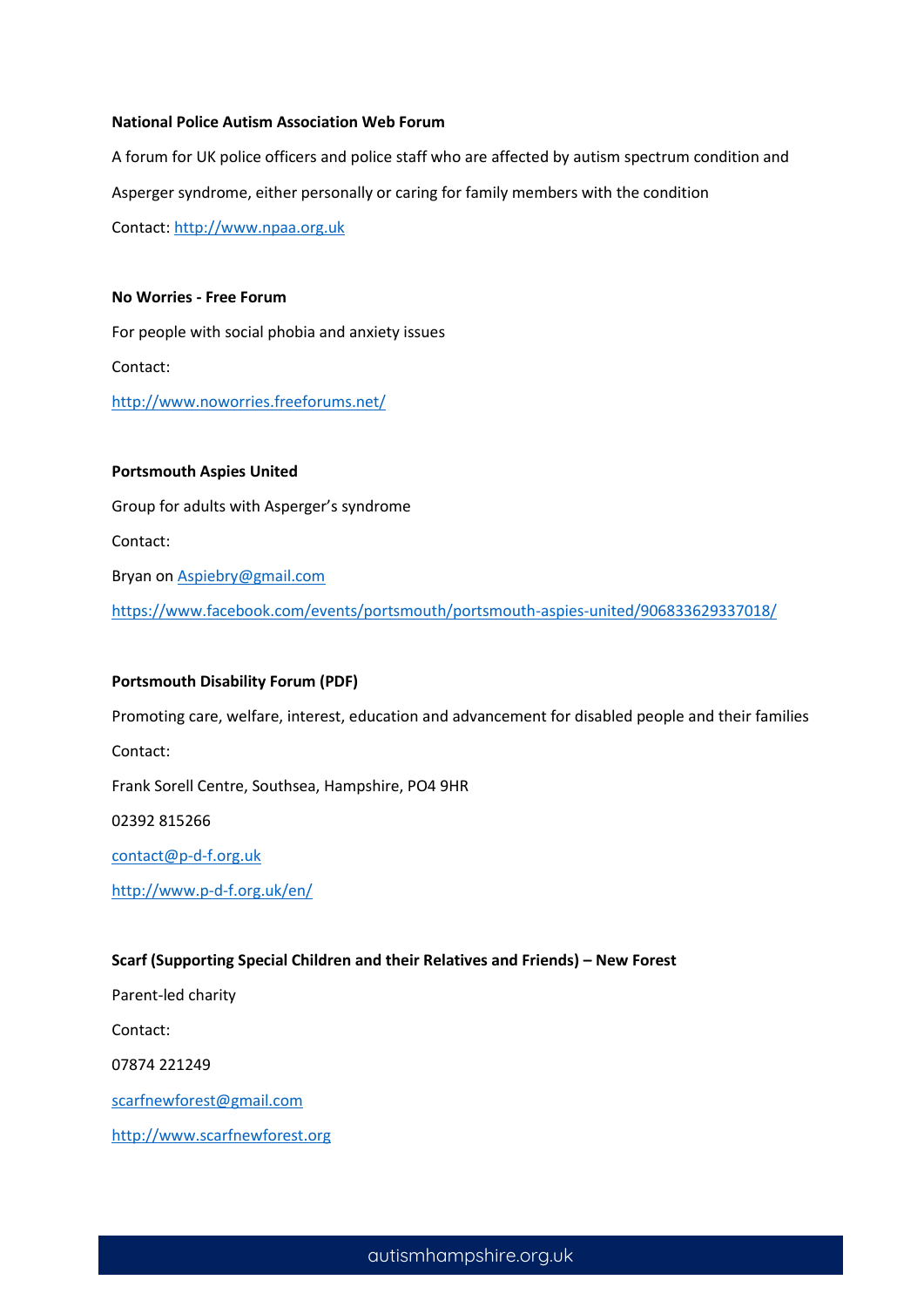## **Sing For Fun – Lee-On-The-Solent**

Sing for fun music group for adults with autism and other disabilities Contact: St Johns Catholic Church, Lee On Solent, Hampshire , PO13 9AS 07811140188 [phil6131@sky.com](mailto:phil6131@sky.com) <https://www.facebook.com/Sing-for-fun-345930755562750/>

# **St Denys Activity Group**

For people with mental health issues and their carers Contact: 65 Priory Road, St Denys, Hampshire, SO17 2JQ 07399 877141 <https://www.carersinsouthampton.co.uk/st-denys-activity-group-drop-in>

## **The Stable Family Home Trust - Ringwood**

Supporting adults with a learning disability in Dorset and Hampshire

Contact:

The Stables, Ringwood, Hampshire, BH24 3BN

01425485093

[mandyharris@sfht.org.uk](mailto:mandyharris@sfht.org.uk)

<http://www.sfht.org.uk/Touching> base club. To support independence skills in Ringwood

# **The Friday Night Project - Hedge End**

Youth project for young people (11-21) with ASDs, (Autism Spectrum Disorder) LDs, (Learning Disabilities) and/or

mild to moderate physical difficulties

Contact:

The Community Hub, Southampton, Hampshire, SO30 4EJ

01489 789638/ 07534563424

[Donna.brewer@hedgeend-tc.gov.uk](mailto:Donna.brewer@hedgeend-tc.gov.uk)